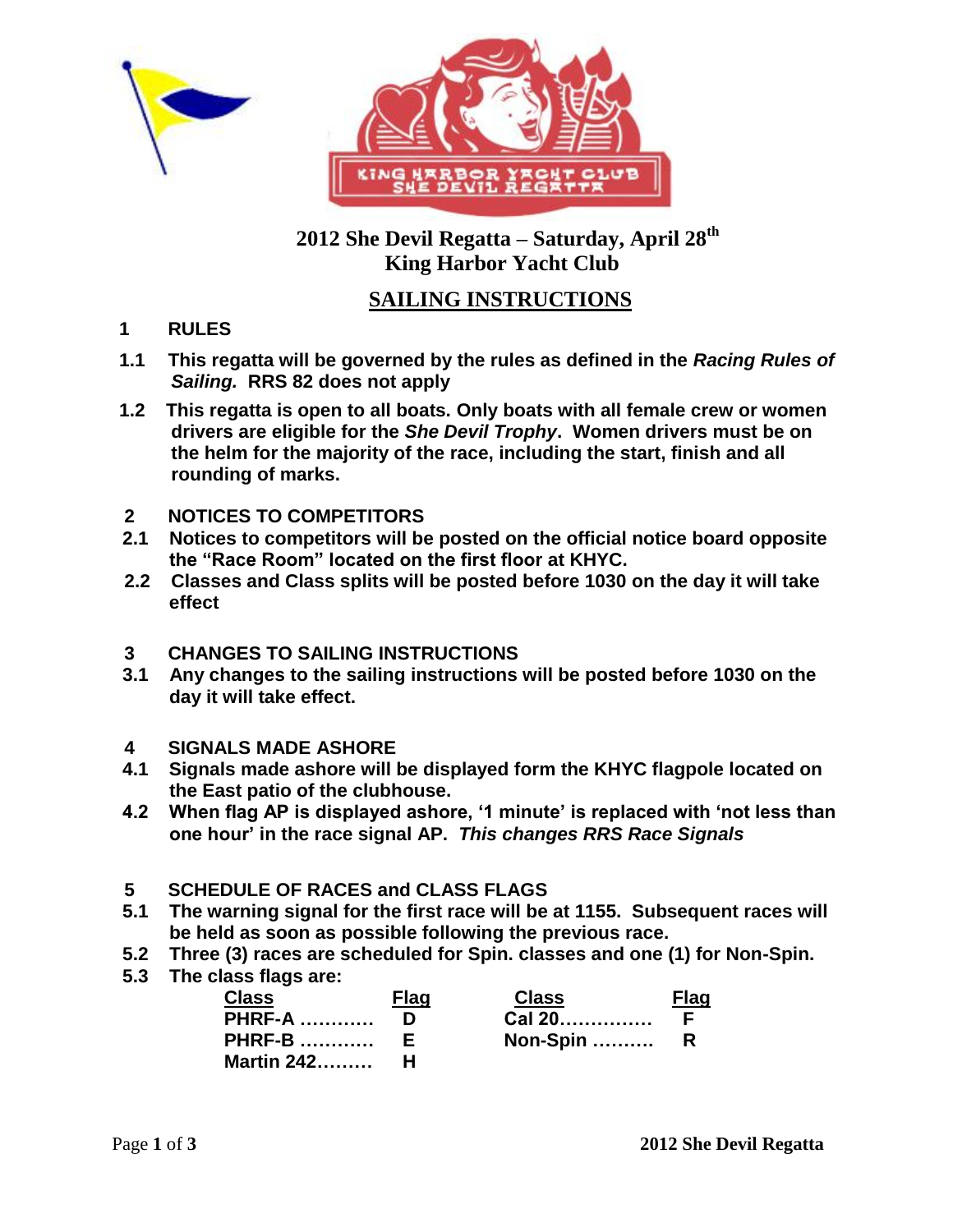## **SAILING INSTRUCTIONS**

### **6 RACING AREA**

 **6.1 The racing area will be in the area covered by the KHYC Race Mark Guide.**

### **7 COURSES**

**7.1 The course[s] will be selected from Attachment A. The course will be designated by a numbered placard from the Race Committee boat at the time of your class warning signal.**

### **8 MARKS**

**8.1 Marks are spar buoys in the approximate positions defined per the 2012 KHYC Race Mark Guide**

### **9 THE START**

- **9.1 Races will be started by using rule 26 with individual classes starting using five-minute sequence. The committee will attempt, but is not obligated to keep all start and restart times at five-minute clock intervals.**
- **9.2 The start line will be in the vicinity of "S" mark. It will be between a staff displaying an orange flag on the RC boat and a floating mark with an orange flag to port from the RC boat.**
- **9.3 Boats whose warning signal has not been made shall avoid the starting area during the starting sequence for other classes.**
- **9.4 A boat starting later than 4 minutes after her starting signal will be scored DNS. This changes RRS A4.**
- **9.5 The Start/Finish line is restricted. Boats may not pass through the Start/Finish line except when starting or finishing their designated race.**
- **10 THE FINISH**
- **10.1 The Finish line is the same as the Start line.**

### **11 PENALTY SYSTEM**

- **11.1 The Two-Turns Penalty is replaced by the One-Turn Penalty (to include one tack and one jibe). This changes RRS 44.1 and 44.2.**
- **12 TIME LIMIT**
- **12.1 Boats failing to finish within 30 minutes after the first boat sails the course and finishes will be scored DNF. This changes RRS 13, A4 and A5.**